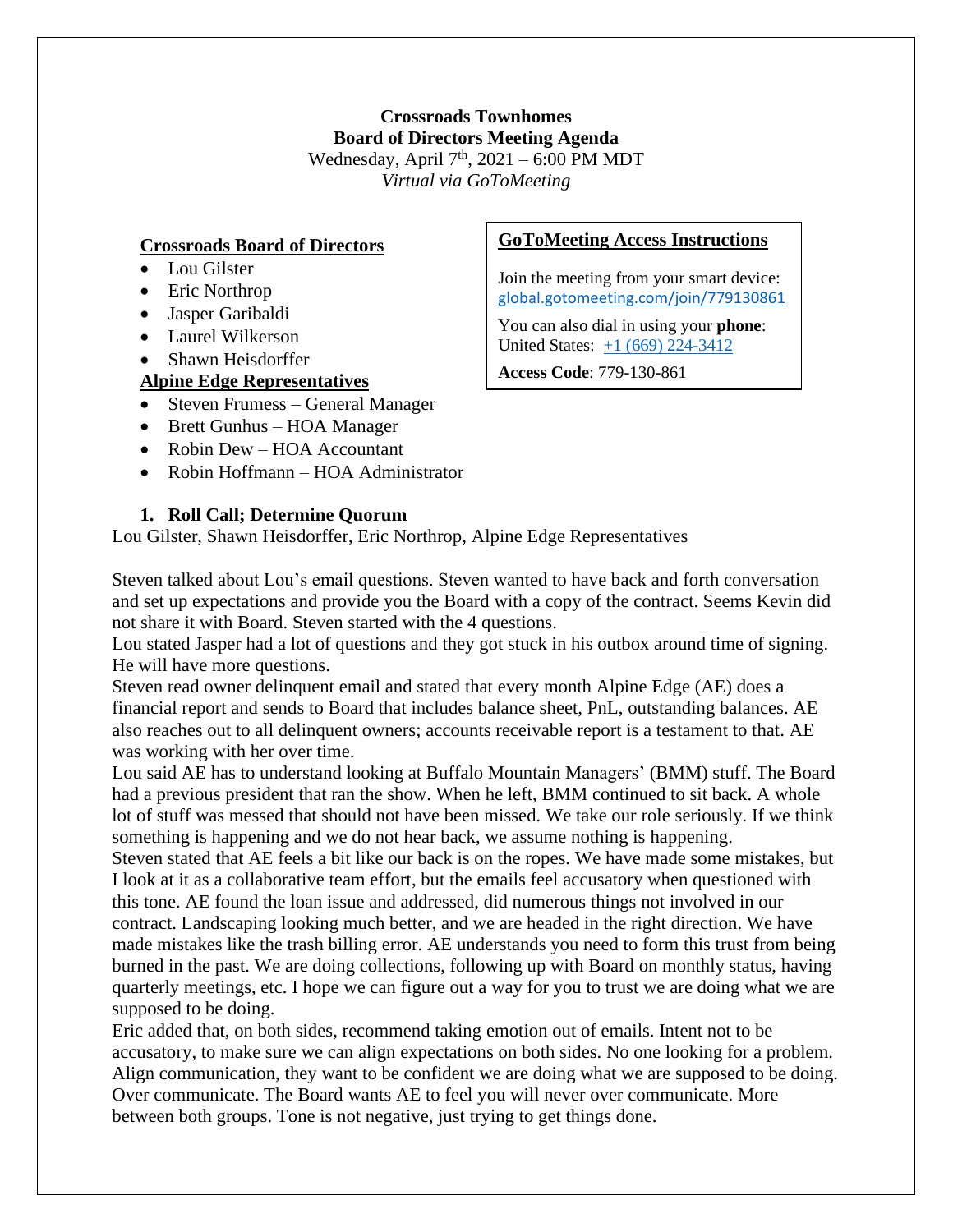Steven said AE's goal is to check boxes and get stuff done for Association. Eric said that overall very appreciative over what has been accomplished. The Board is not here to bring down the hammer month after month, whether our fault or not, but expectations got off guard. The Board thought it was being managed but felt 10 months went by and they didn't think she could dig herself out of it. AE will need to communicate and be proactive.

Steven believes AE and the Board has to get into a rhythm with each other and give Board proof of concept. AE basically rebuilt financial records, and accounts receivables on point except for the one person. AE was working on a plan with her, and she was bouncing back and forth on what she could do.

Brett noted that looking January through March there is not much to discuss except plowing and financials. Spring and Summer will definitely pick up.

Steven added that AE had incorrect understanding on why the trash bill was incorrect. Robin Dew had reached out to their operations manager and was waiting for a response when Lou reached out to them. Mistakes can happen and that is why we do this process every month with the Board.

Lou added that Waste Management takes a picture when they drive up to the dumpster and he had requested a copy of the two pictures that they used for billing overages. One of the pictures was of a completely different dumpster so Waste Management removed that \$120 charge. If Waste Management comes back and says there is an overage, we need to see picture to make sure our dumpster. December 2020 was our dumpster; the January pic was NOT our dumpster. Brett also added that they unexpectedly raised their rates also. Robin Dew noted it took a long time for them to accept our paperwork as the management company. They have now linked Crossroads' account to the AE account. If there are overages Ae will get an email to track them. Steven said the irrigation issue 100% on AE. We did walk through last spring. Lori and Laura. Generally, turn on after Memorial Day, weather pending. Same contractor as last year to get it all going and gen maintenance items, starting with spring cleanup.

### **Financial Review – Robin Dew**

Robin Dew highlighted the Master Association still coming in at \$214 instead of \$226. We budgeted for that based on Master Association, but never got notice after their annual meeting. Association mostly on budget, snow removal tracking over. Also, snow shoveling not budgeted for this year. Will have this dialed in for next year.

Trash removal we budgeted \$350 a month, built in \$14 a month buffer. This year Waste Management increased fees without informing customers. New gas and environmental fee. Coming in at \$366 instead of \$350. We have had a back and forth with them on letting people know.

Comcast has also done such a fee. Increase of \$100 a month broadcast tv fee. Set by regional tv networks, under "other". Comcast has been difficult to work with. Been in touch with their accounting executive but hoping to get a higher up in the company to get more information to see if we can work with them. Maybe we need to revisit in terms to address this increased cost. Board proposed seeing pricing for internet only option and any other options that might be out there.

Lou asked when the loan will be paid off and Robin advised June 1.

Robin advised he tracks every line item from every HOA preparing his reports and the Board requested this information be provided to the Board.

### **2. Old Business**

- a. Snow Removal Report Steven Frumess
	- i. Plowing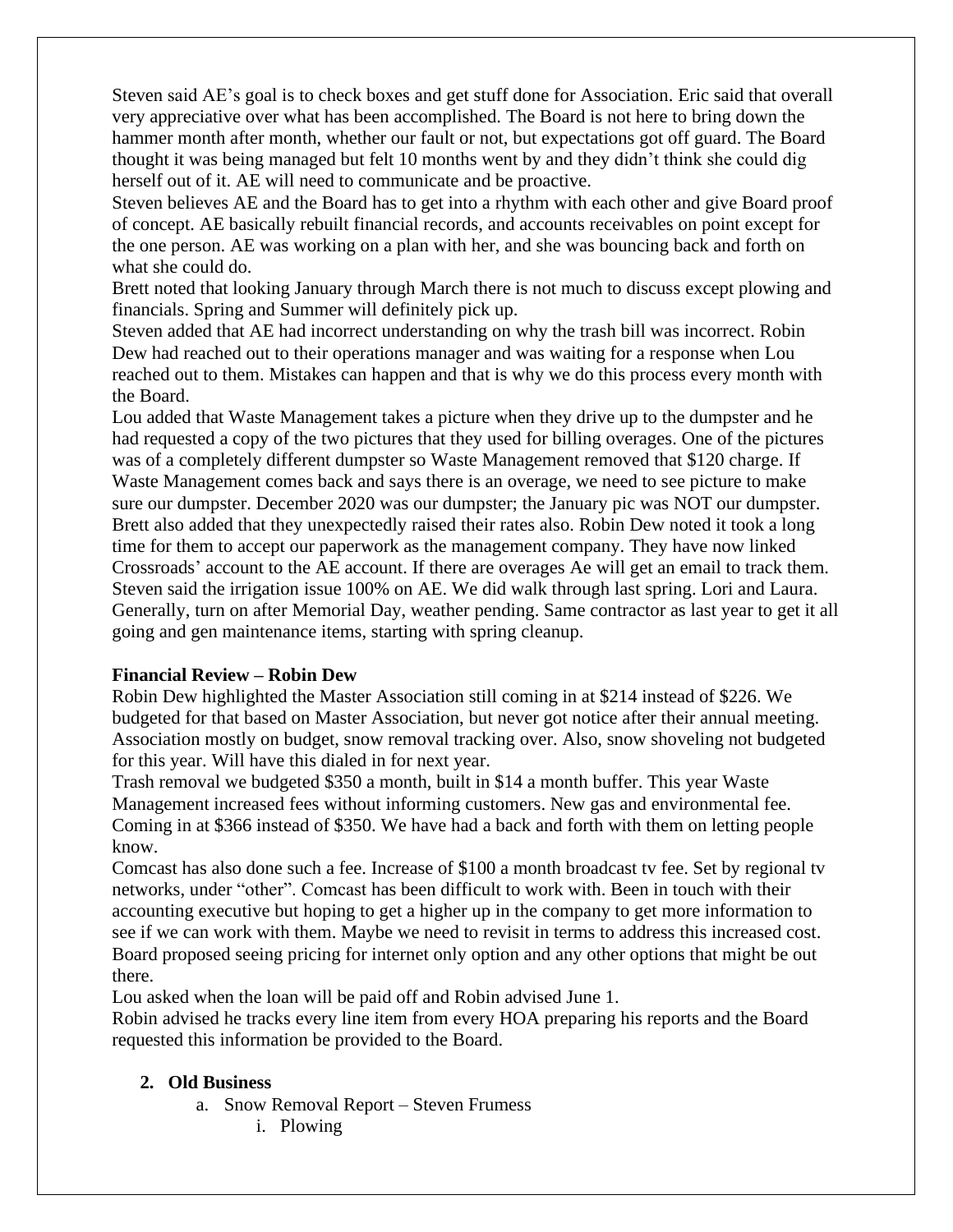AE is using same plow company as Crossroads has been using. AE is trying to follow up with them on completion and shoveling. We think they are doing a good job. Eric added he felt like plowing in lot comparative from last couple years. They did good job. Sidewalks and stairs not as good. Lou said he would like to get Laurel's comments, she is full time. He has cleaned up his sidewalk but doesn't do whole sidewalk.

Steven said AE was not doing the sidewalk for a while, did not understand that was HOA responsibility. It was later into the season when that got started. Something for us to note and going into next winter understanding what needs to be done.

#### ii. Roofs / Ice Dams

AE has been highlighting areas damming and prone to ice. We would like to do that during walkthrough so we can point to those areas. Brett showed some photos on GoToMeeting. Steven added that AE more concerned with upper roofs than over garages. Water going into a garage can addressed quickly, but into a house could be much worse.

A roofer looked at the row homes because it was pointed out shingles were messed up from shoveling. He made several repairs before winter. AE does this at a lot of our associations. AE did not do this exercise on circle homes. AE would like to do late summer or early fall as long as Board is okay with that.

- b. Pigeon Mitigation
- c. Trash / Cameras

#### **3. New Business**

a. Spring/Summer Landscaping - Steven

Steven said starts around Memorial Day, weather depending. Irrigation turn on's usually first week of June. AE will have landscape crews clean up winter debris, then Spring cleanup following irrigation turn on. Then look to do noxious or broad leaf spraying, then do fertilization and aeration. Mow and trims as needed. Last year they were on bi-monthly and seemed to work well. Cleanup and trimming in between buildings will be done, anything that looks unhealthy, we will look to do deep root feed. Mulch barriers look bad, we may do some mulch installation. Mulch does not have to be done every year. Then we do fall clean up and irrigation blow outs. Shawn said townhomes have a lot of grass in rocks. Using round up is required licensed application but needs to be done. Steven said we can do that in the cobble areas as well. Steven mentioned the landscaping plan discussed was for xeriscaping and asked if the Board wanted to touch on that. Shawn said it was sent it to AE. Shawn said would be an expensive plan for center and asked if the Association had the money for that. Steven said there is deficiency as dues not increased and we cannot hit the Reserves. Shawn said it has been 4-5 years in the making, one more year won't matter.

Steven said that during walkthroughs we look at CapX projects, then we see what projects do to the plan, then what moves forward for the year. Shawn – suggested focus on late summer early/fall with someone serious, then determine cost and schedule for 2022. Seems to make the most sense.

Eric added that there are still things we can do to make it look reasonable far more affordable, like getting rid of the weeds and grass.

Steven pointed out that the Annual Meeting feedback AE got was row homes got too much attention. Siding work and roofs… AE and the Board need to be equitable on maintenance items. Brett suggested finalizing a date one week in advance of meeting for walkthrough and Board agreed.

- b. 2021 Maintenance
- c. Spring Walkthrough